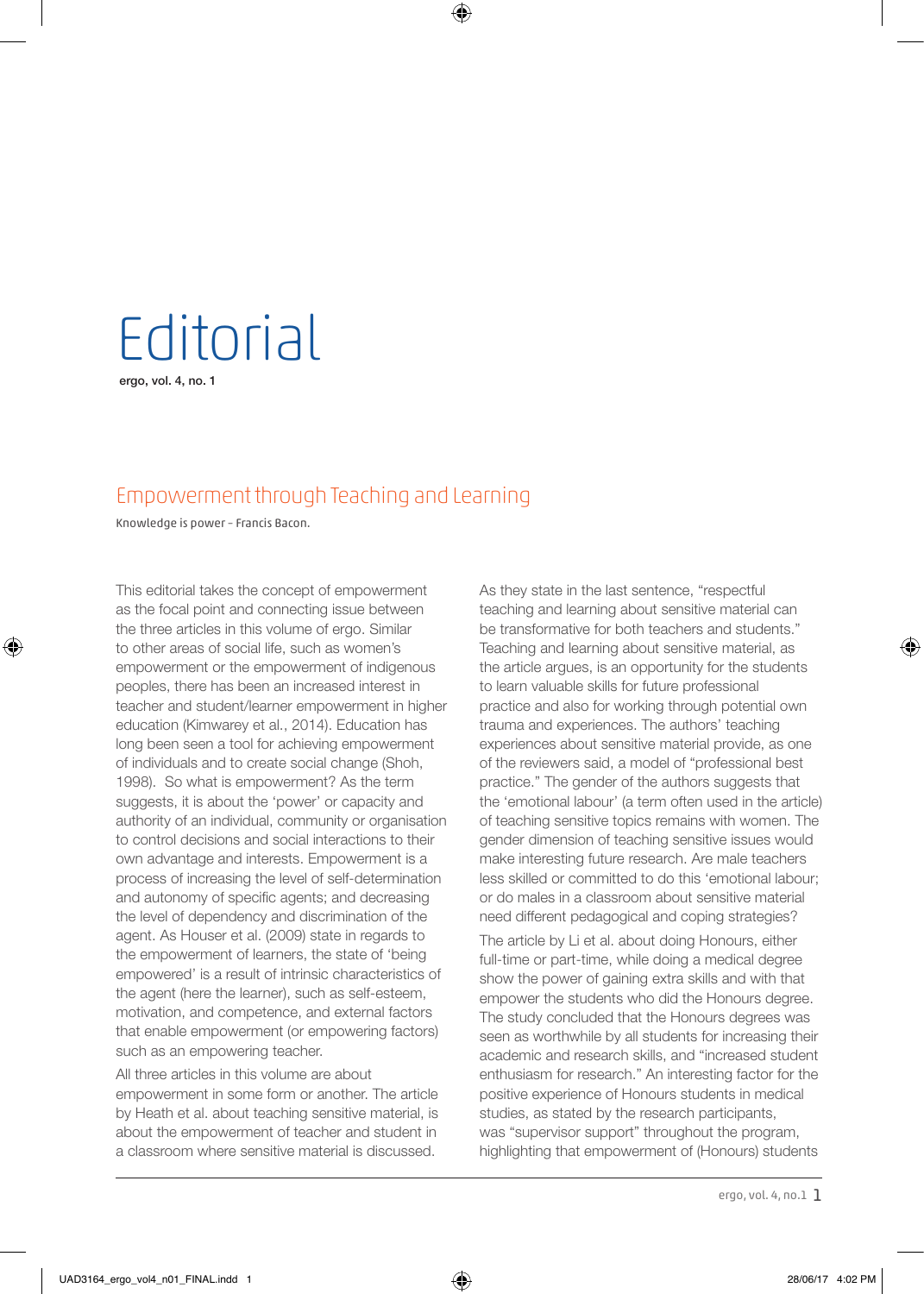happens through empowering teachers/supervisors who are committed to the learning and success of their students.

Emery and Habel's article about the use of video games in indigenous and remote education, shows that the use of technology – video games- can be an empowering factor for teaching indigenous issues and to close, what they called, the "epistemological gap" about knowledge of indigenous issues in Australian society and also to "encourage dialogue between indigenous knowledge systems and more positivist, Western approaches to knowledge and learning". Game-based learning in indigenous education can clearly be an "empowerment strategy" for indigenous peoples, as they show through some examples from other parts of the world, and should be utilised in Australia. They argue that "Australia urgently needs video games" that bridge the gaps between the "two worlds" of non-indigenous and indigenous peoples. What is essential for indigenous empowerment is that indigenous peoples are co-creators of the video games. This co-creation gives indigenous peoples a voice; it gives them the power to represent themselves rather than being represented through videos constructed by non-Indigenous peoples and knowledge. It needs to be stressed, however, that indigenous disadvantage in Australia and the gap in well-being between White and Indigenous Australians cannot be simply closed through game based education about the central issues that separate White and Indigenous Australians ("Rather than persist with strategies that are proven not to work, we need a new approach."). We also need to be careful not to reinforce and reproduce the cultural stereotypes and colonial discourses on how Indigenous peoples are represented in the games that are meant to undermine the dominant discourses. This cannot just be done by the co-creation with indigenous peoples in game creation but requires more social inclusion and empowerment of Aborigines in societies and in Australian education.

All three articles point to the institutional responsibilities to empower teacher and students. Heath et al. clearly stress that is not just the committed and pedagogically and emotionally competent teacher which is required for classrooms with sensitive topics but that there is a "disciplinary and institutional responsibility" to help with teacher and student skills and welfare. Similarly, the article by Li et al. and Honours in medical courses, underline the need for medical schools to provide

more information about these options for students and to maintain both full and part-time Honours studies because they are essential steps to create research oriented future practitioners. Emery and Habel emphasise that game based learning about indigenous issues and knowledge needs to be taken up by Western education. Empowerment in education, in short, needs to work through institutional changes and support. If teachers and students are not supported by their faculties and institutions to be and to become powerful teachers and learners, through technological, emotional and financial support, there will be no empowerment of teachers or learners.

Finally, the three articles are a strong reminder that committed, engaging, and resourceful teachers are, arguably, the most critical factor for empowering students. They set the course design, assessment structure, provide resources to engage and help students, and provide leadership and role models for how to deal with issues in life. They define how teaching sensitive material can be done sensitively so that the student can learn and grow from it (with the educators in Heath et al. as a shining example); they decide whether to use games and in what ways to bridge 'epistemological gaps' (Emery and Habel) not just between different knowledge systems but also between different learners with different social and cultural experiences. They shape the learning and research experiences of students at all levels of education (including Honours, as shown by Li et al.).

The empowered teacher, however, is under threat. Sadly, we seem to live in a higher education system in Australia where there is an increasing focus on student-centred learning and student empowerment with little concomitant emphasis and support for empowering teachers. Every moment of teaching and learning is an opportunity of empowerment for the teacher and learner; it is an opportunity to know yourself (to challenge your personal values, attitudes and beliefs) and grow as a person. It is a dialectical process between learners and teachers. Both learn from each other. A one-sided focus on student-centred or driven learning without care and support for the teachers cannot achieve the flexible, multiple skilled (including the skill of emotional intelligence), and empowered student and professional required in 21st century knowledge societies. Power to the teachers!

Thomas Wanner Editor

⊕

♠